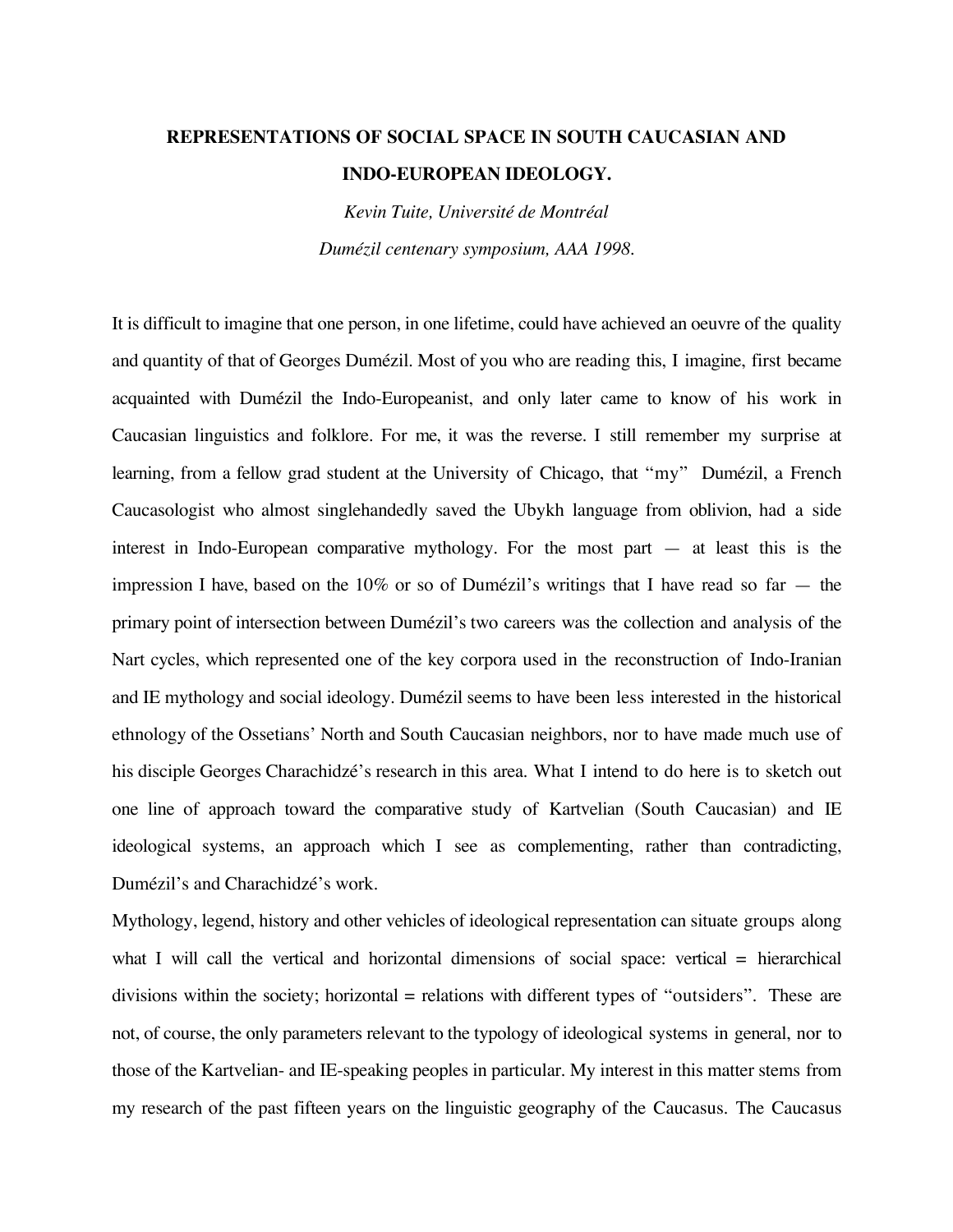region, especially its highland areas, has long been noted for its high degree of linguistic diversity. By contrast, the region is crisscrossed by fictive kinship ties and trade routes, and numerous cultural features are widespread in the Caucasus: myths, legends and types of supernatural beings; traditional systems of justice and governance, sexual division of labor; details of clothing and material culture, etc. Archeological and paleolinguistic evidence confirms that the circulation of people, goods, technologies and ideas has a long history within the Caucasus region. This seeming paradox has led me to examine representations of "space" — inside and outside, domestic and savage, pure and impure, etc.  $-$  in Caucasian myth and religious practice. On the basis of published ethnographic materials, supplemented by my fieldwork of recent years, I have formulated, as a working hypothesis for future research, a model of highland Georgian ideological systems as being predominantly horizontally-oriented. In the traditional religious systems of the Northeast Georgian Xevsurs, Pshavs, and their neighbors of the east-central Caucasian highlands, special emphasis is given to delimiting, contrasting and overcoming barriers between "inside" and "outside" groups of different types.<sup>1</sup>

**1. The religion of the Northeast Georgian highlanders.** Each Northeast Georgian village is surrounded by a complex of shrines and sacred sites, at which members of the community offer sacrifices on various occasions throughout the year. The shrines are administered by a chief priest (Xevs. *xutsesi*, Psh. *xevisberi*), assisted by minor officials. Either the priest himself, or a separate individual, might receive the vocation of oracle (*kadag*), empowering him to speak with the voice of the local deity. Almost all Northeast Georgian shrine buildings are simple stone structures; churches of recognizeably Christian origin are few and far between. Many shrines have a tower or altar built at the spot where the deity is believed to have touched down after choosing the site for its dwelling. These structures (called *k'vrivi*) can only be approached by the shrine officials, if anyone, and are normally separated by a low wall from the rest of the complex [Bardavelidze 1974, 1982; K'ik'nadze 1996]. Radiating outward from this point are spaces of decreasing sacredness, accessible to the men of the community. Women, being considered more impure than the menfolk,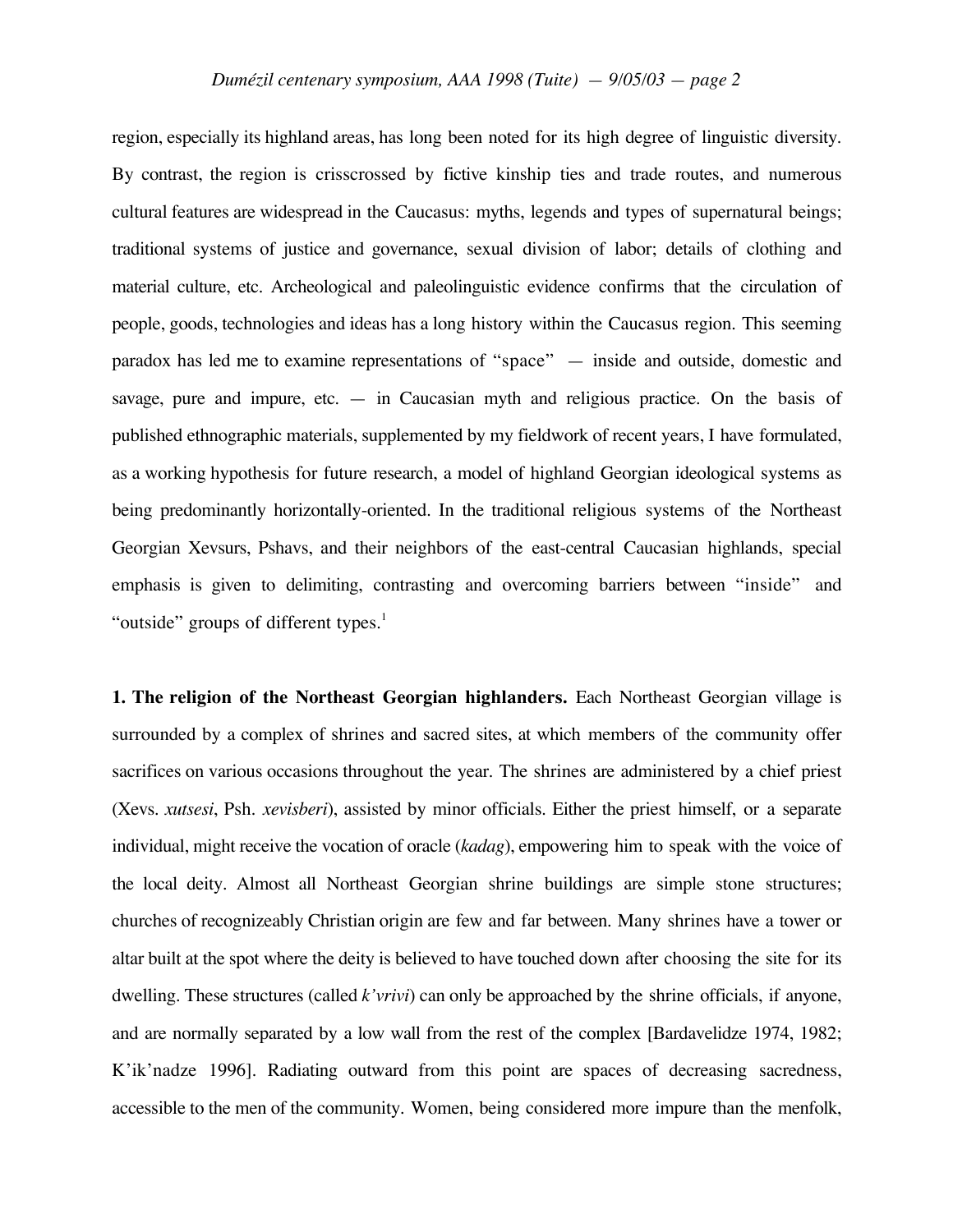remain at a distance from the shrine. The extreme of impurity is represented by the women's menstruation huts (*samrelo*), on the margins of the village, and the childbirth huts (*sachexi*), often a kilometer or more further away. The Northeast Georgian pantheon includes dozens of deities, "angels" and "children of God" (*xvtisshvilni*), most of which have specialized functions (making war on ogres and dragons; assuring good crops and milk-yields) or are assigned to watch over social units of different sizes. The supreme deity is named *Morige Ghmerti* ("God the Director"), or *Dambadebeli* ("the Creator"), a remote celestial sovereign to whom no earthly shrine is dedicated. Mediating between Ghmerti and the host of subordinate deities is *K'viria,* a sort of divine prime minister [Bleichsteiner 1936; Bardavelidze 1957: 10-22; Charachidzé 1968]. K'viria is invoked as protector of human society, instrument of divine justice, and by families wishing for the birth of sons [Bardavelidze 1957: 19-20; Charachidzé 1987: 40]. In the mass of remaining deities, two figures stand out, although their distinctive features may be linked to a variety of theonyms. This is the divine couple of St. George (*Giorgi, Givargi,* or one of his doubles) and his female counterparts, called *dobilni* "sworn sisters", whose "towers" (*dobilt k'oshk'i*) are found within the complexes of most Xevsur shrines [Bardavelidze 1957: 12; 1982: 15, 136]. Although most *dobilni* are represented as a homogenous horde of half-demonic, potentially malicious sprites which can take the form of women, children, and even snakes and pigs [Bardavelidze 1982: 94], the most celebrated of Giorgi's sisters have mythic cycles of their own: *Samdzimari* in Xevsureti, *Tamar* in Pshavi. Both provinces have paired shrines of great importance dedicated to the joint cult of Giorgi and his "sister". A popular Xevsur myth describes how Giorgi, an especially redoubtable warrior deity, led a raiding party of *xvtisshvilni* to Kajaveti, the hypochthonian kingdom of the Kajis, a race of magic-wielding, demonic metalworkers. After defeating the Kajis, Giorgi seized their wealth and their women: the Kaji princess Samdzimari and several of her companions. One Xevsurian *andrezi* (shrine-foundation myth) recounts how Giorgi swore brother-sisterhood with them: "Come and I will be [your] brother and you [my] sisters, and what power and ability I have, I will share it with you, and your establishment shall be with me" [Andrezebi: 62]. At Xaxmat'is Jvari, Giorgi and Samdzimari are at times invoked as one deity, at times separately. Women pray at the shrine,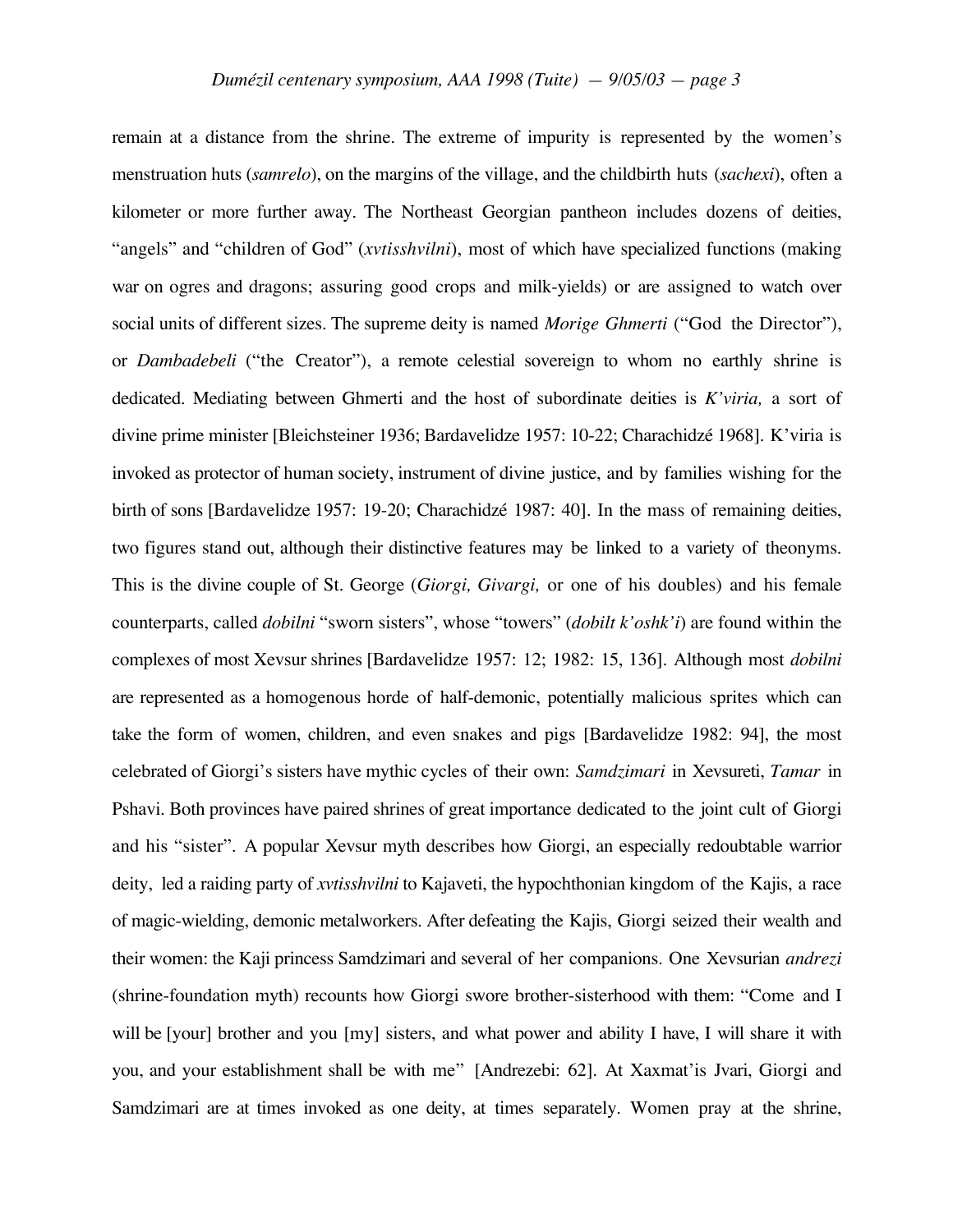*Dumézil centenary symposium, AAA 1998 (Tuite) — 9/05/03 — page 4*

especially to Samdzimari and her sisters, for the birth of children, an easy childbirth, and for women's health in general. The shrine is invoked for the productivity and well-being of dairy cattle, and the protection of travellers [Mak'alatia 1935: 242].

## **Table 1. Pantheon of the Northeast Georgian highland communities (Xevsureti, Pshavi).**

| <b>Morige Ghmerti</b> [no shrines; distant from human affairs (almost Deus otiosus)] |                                                 |  |
|--------------------------------------------------------------------------------------|-------------------------------------------------|--|
| K'viria ["Chief of the dry land", "Commander of the <i>xvtisshvilni</i> "]           |                                                 |  |
| *mentioned second in invocations of deities, after Morige Ghmerti                    |                                                 |  |
| *protector of human society                                                          |                                                 |  |
| *instrument of divine justice                                                        |                                                 |  |
| *invoked for birth of sons to perpetuate patriline                                   |                                                 |  |
| Samdzimari (Tamar, dobilni as doublets)                                              | Giorgi (K'op'ala/Iaqsar as doublets)            |  |
| (1) DOMESTIC FUNCTIONS                                                               | *culture hero — demon/ogre slayer               |  |
| *dairy production                                                                    | *raid in Kajaveti, returns with women           |  |
| *women's health, well-being, protection in                                           | [Samdzimari and sisters], metallurgy, cultic    |  |
| childbirth; health, healing                                                          | utensils                                        |  |
| (2) RELATION TO MEN                                                                  | *foreign attributes (Kist' dress, Somxoz Giorgi |  |
| *"bead-wearing" seductress of oracles                                                | shrine at Ardot'i allegedly founded by          |  |
| *assures success (or failure) of hunters                                             | Armenian)                                       |  |
| *shape-changer (disguised as wives of oracles)                                       | *patronage of men, esp. in exploitation of      |  |
| (3) ORIGIN & TRAJECTORY                                                              | outside spaces [shepherds, travellers, raiders] |  |
| *hypochthonian origins (Kajeti); potentially                                         |                                                 |  |
| dangerous, can be appeased                                                           |                                                 |  |
| *circulates between home & remote spaces                                             |                                                 |  |
| (inaccessible forests, Kist'eti)                                                     |                                                 |  |

The functions of Giorgi and Samdzimari can be linked to their movements, or trajectories, which appear to be fundamental characteristics of their nature as deities, and which mirror attributes of male and female roles as conceived by the dominant ideology of Northeast Georgian society. Giorgi is the patron of men in their roles as exploiters, for the profit of their communities, of the undomesticated space outside of the village and its adjacent fields. He is the protector of shepherds,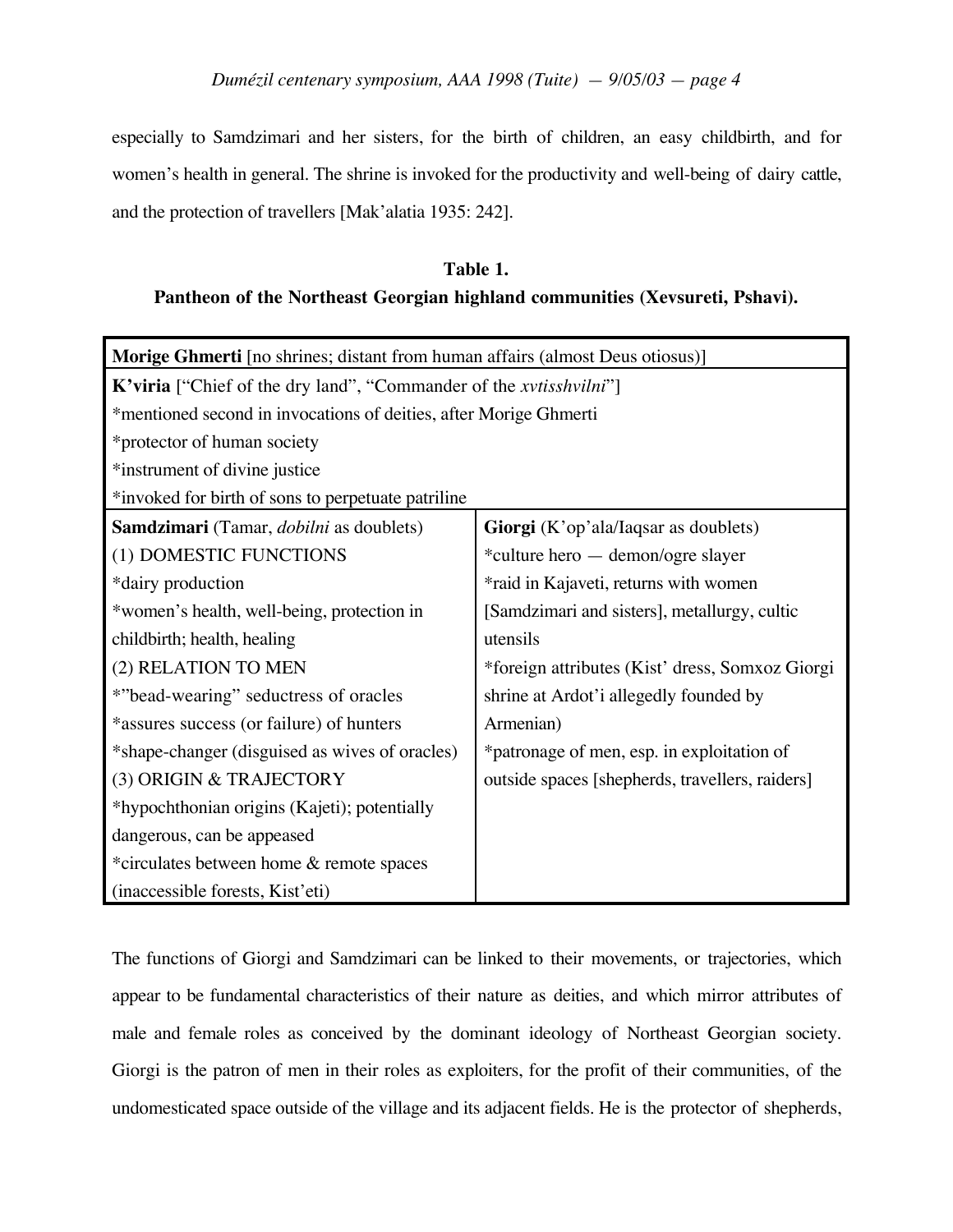hunters, travellers, and men raiding cattle from their neighbors on the other side of the mountains. Although very much a Georgian culture hero, Giorgi is frequently described as being of foreign origin (Armenian, Persian or even "Tatar" [i.e. Muslim]), or as appearing to his oracles in Chechen dress [Bardavelidze 1982: 132; Andrezebi: 50]. The trajectory of Giorgi can be schematically represented as one of circulation between interior and exterior for the sake of obtaining profit for his community. The movements of Samdzimari parallel those of Giorgi in interesting ways, yet also contrast with them. She as well is a foreigner, daughter of the king of the demonic Kajis, who is abducted by Giorgi, "baptized" by him and installed at Xaxmat'is Jvari. Yet her wanderings do not cease there. A series of legends, analyzed by Charachidzé 1968 (see the text of one of them in Tuite 1994 #30), describe her as the nocturnal bed-mate of various semi-legendary oracles. She would take the appearance of a mortal woman, seduce the oracle (though without ever consummating the affair), and go to work in the family kitchen, where she miraculously produced enormous quantities of butter. On being discovered performing her butter-making hocus-pocus by her "mother-inlaw", Samdzimari assumed her original form and flew off toward the river Ts'ova, a site located in the land of the Chechens. Among other functions, Samdzimari is invoked to restore communication between a (male) deity and his (male) oracle, after some imagined offense had angered the former [Charachidzé 1968: 163, 511-2, 575-9].

Samdzimari's trajectory resembles the circulation between inside and exterior associated with her male counterpart, but with significant differences: (i) the exterior spaces where she sojourns is tinged with "impurity"; (ii) her movements serve to ensure or reinforce links with exterior societies, such as the gods. As in the case of Giorgi, the trajectory of Samdzimari symbolically represents the "movements" of one of the human sexes, in her case, that of women moving between pure and impure spaces. Xevsur women circulate in marriage (between the family hearth and that of a potentially dangerous outside group, thereby establishing a tie between the two families), and in rhythm with their blood flow (between the center of the domestic circle, and the extremely polluting menstruation and childbirth huts).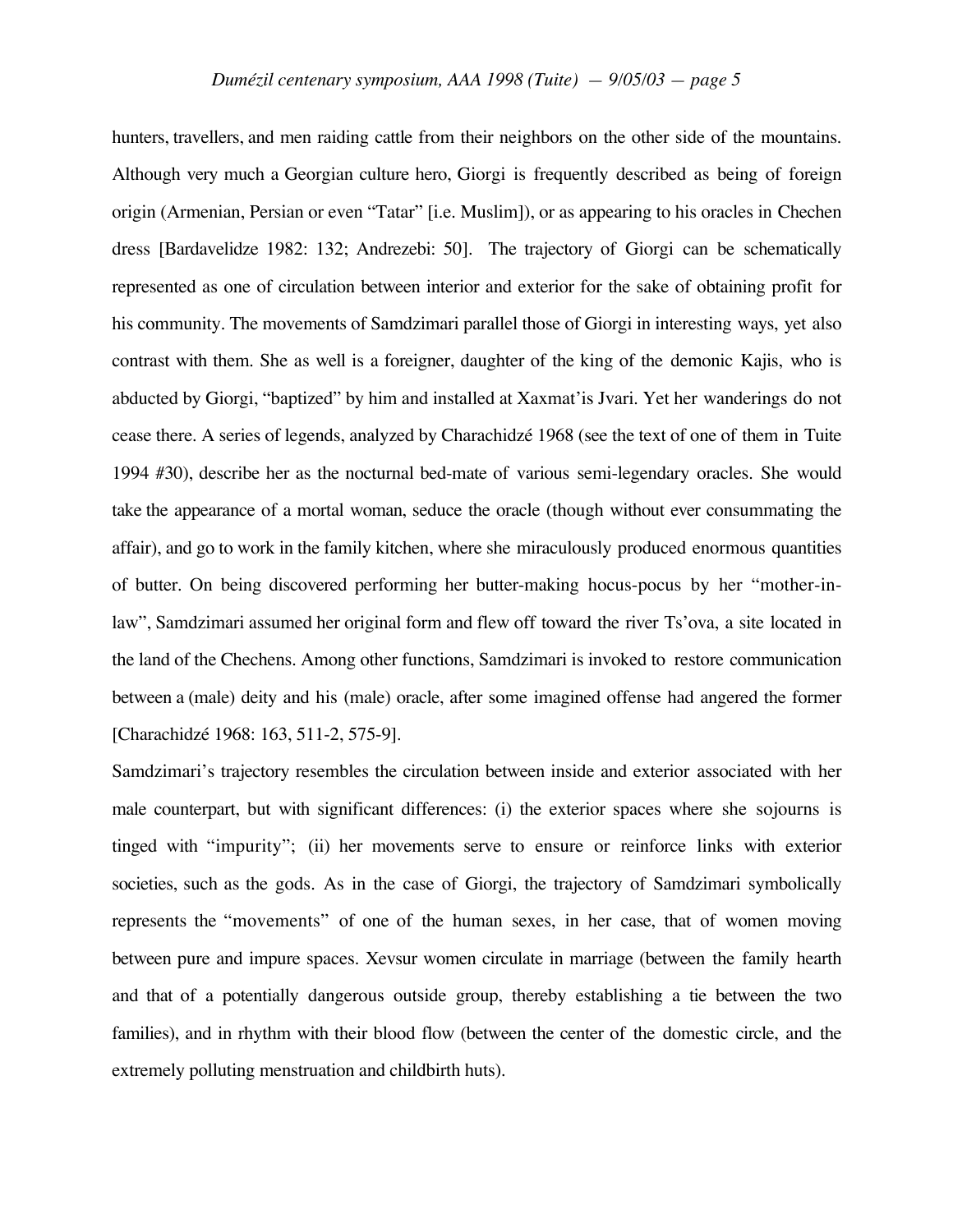| Table 2.                                             |  |  |
|------------------------------------------------------|--|--|
| Trajectories of the divine couple Giorgi-Samdzimari. |  |  |

|                         | <b>SAMDZIMARI</b>                  | ST. GEORGE                         |
|-------------------------|------------------------------------|------------------------------------|
| Foreign origins         | Kajaveti (kingdom of demonic       | Chechnia, Armenia, Persia          |
|                         | Kajis)                             |                                    |
| Circulation between     | Circulates between hearth (of      | Goes to savage exterior to         |
| interior and exterior   | oracle's family) and remote        | exterminate demons, seize wealth   |
|                         | exterior (Kajaveti, land of        | and women of Kajis, return with    |
|                         | Wainakhs). Ensures                 | booty to community                 |
|                         | communication between oracle and   |                                    |
|                         | deities.                           |                                    |
| Parallel with           | Women circulating (i) in marriage  | Men temporarily leaving village to |
| "trajectories" of women | [insiders marrying out, outsiders] | seek profit in exterior spaces     |
| and men                 | marrying in];                      | (hunters, shepherds, travellers,   |
|                         | (ii) between domestic hearth and   | cattle raiders, etc.)              |
|                         | impure outside sites (menstruation |                                    |
|                         | and childbirth huts). Brides       |                                    |
|                         | brought from other communities     |                                    |
|                         | reinforce links with exterior.     |                                    |

Xaxmat'is Jvari, the principal seat of the couple Giorgi-Samdzimari, is not only one of Xevsureti's holiest and most powerful shrines, but one of several specifically designated as a "believer-nonbeliever sanctuary" (*rjulian-urjulo salotsavi*). By this is meant that the influence of the shrine and its patron deities extends far beyond the frontiers of Xevsureti and even of Georgia. Among those coming with offerings of bread, beer and sacrifical animals to attend the great summer festival of Atengenoba were not only Georgians from adjacent provinces but also nominally-Muslim Chechens and Ingush. They considered Xaxmat'i a powerful shrine which, if presented with offerings, would grant them success in multiplying their own livestock and in stealing that of their neighbors [Mak'alatia 1935: 242]. Among other sanctuaries represented as having forged links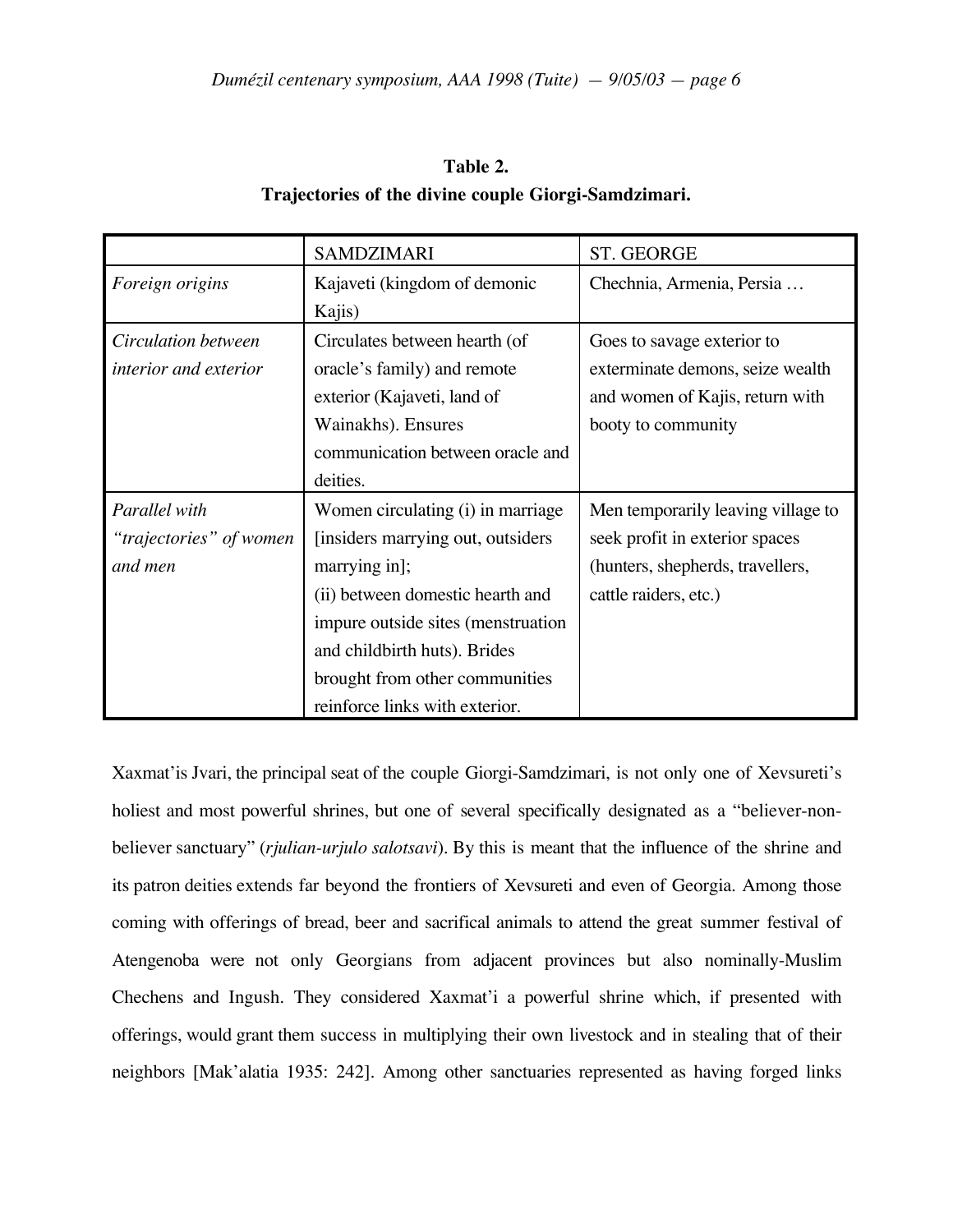with the Chechen and Ingush communities to the north are Gudanis Jvari (Xevsureti's principal sanctuary), Somxoz ("Armenian") Giorgi, who "grants favors to believers and non-believers alike" [Bardavelidze 1982: 131], and Anat'oris Mtavarangelozi (formerly located at the Georgian-Chechen frontier, overlooking the Argun River).<sup>2</sup> On the other hand, when the men of Xevsureti or Pshavi would attack their neighbors to steal their livestock or avenge an earlier raid against them, St George — although only visible to his oracle — was believed to march at the head of the troops to insure their victory. Onto him were projected the two sides — positive and negative — of what one might call foreign relations as experienced by Caucasian highlanders. Although painfully aware of the potential dangers coming from neighboring communities, the mountaineers acknowledged the absolute necessity of links with the outside for their survival.

I believe that an important component — perhaps the most important — of Northeast Georgian mythology and ritual is concerned with the horizontal axis of social ideology. The divine couple Giorgi and Samdzimari, and their equivalents elsewhere in the Central Caucasus, provide material for imagining relations between the interior and exterior in all of their complexity, with both their positive and negative aspects represented, with the objective of overcoming barriers between the two spaces in order to assure the perpetuation and well-being of the community. The hierarchical dimension, by contrast, is essentially absent, or rather, one might say, spatially expressed: gods in their sphere of action, humans in theirs; men occupying the upper floor of the traditional Xevsur home (*ch'erxo*), women the lower floor (*kveda tvali*). The hierarchical relationship among the shrines and their patron deities is reflected in the range of their influence. Gudanis Jvari is the patron of all Xevsureti; other shrines are linked to a particular clan (*temi*) or phratry (*sadzmo*). The frontiers of each territorial unit are crosscut by links described in the language of kinship, thereby weaving the social infrastructure which holds Xevsureti, and indeed the entire region, together.

**2. The early Indo-Europeans.** The IE-speaking societies of the 4th millennium BCE or thereabouts in all probability practiced a mixed economy based on livestock breeding and agriculture, and used the horse for transport [Anthony 1987]. Maria Gimbutas depicted them as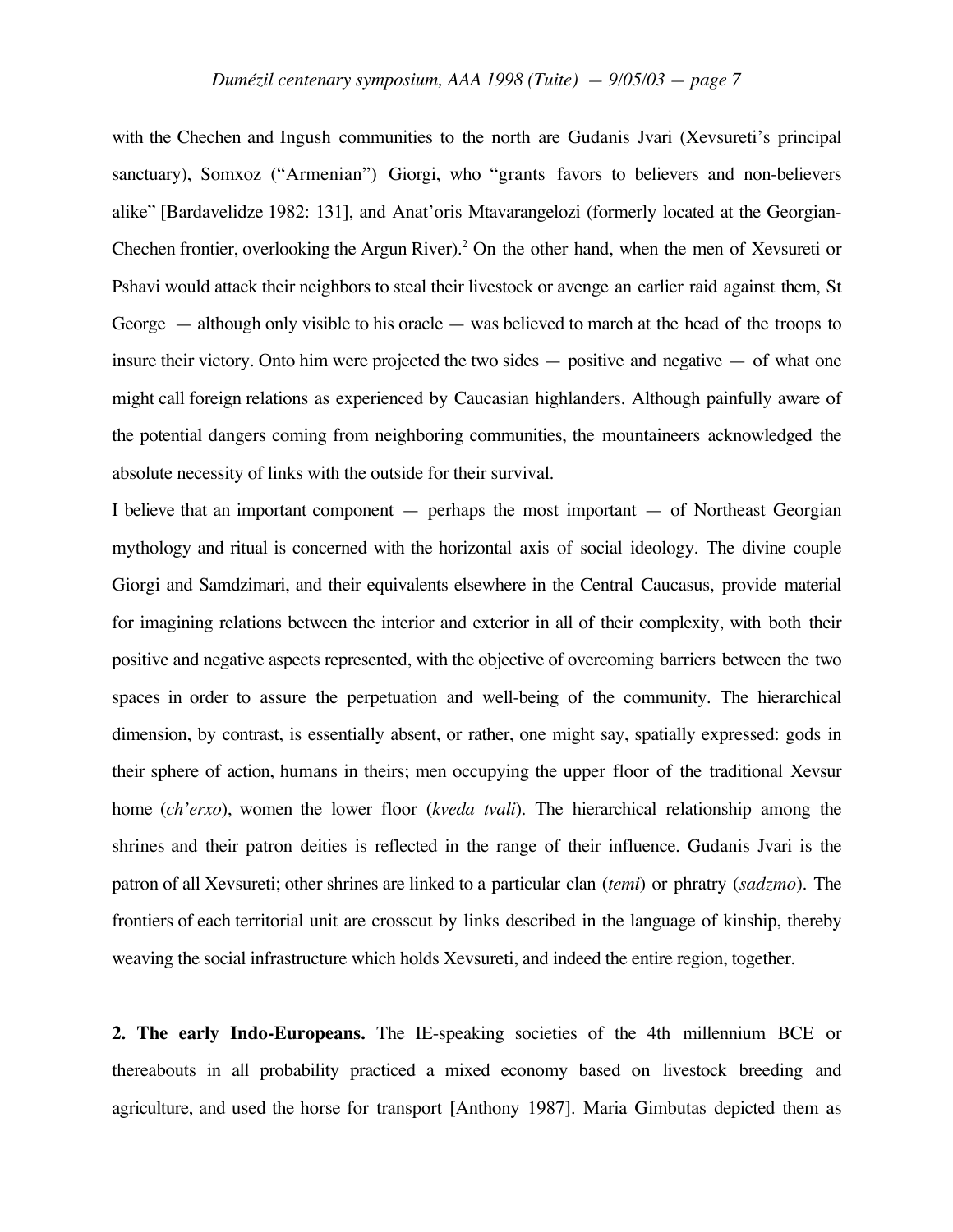warlike and expansionist, with a strongly patriarchal family structure and ideology. There is little concrete evidence for ascertaining the marital preferences of early IE peoples. Some discern a tendency to describe preferences in endogamic terms, at least at the level of the tribe, possibly involving the exchange of women between moieties [Benveniste 1969 I: 223-229; Gamkrelidze/Ivanov 1984: 768; Polomé 1992: 379]. Then there is trifunctionalism: the hypothesis, elaborated by Dumézil, Émile Benveniste and many others over the course of the past 60 years, that a dominant feature of the IE social and religious thought was a distinction among three "functions": the sacred  $(F1)$ , warfare  $(F2)$ , and abundance and fertility  $(F3)$  [Littleton 1982; Allen 1987]. One fundamental feature of trifunctionalism is its hierarchical nature. The three functions are ranked relative to each other. This gives a vertical dimension to ancient IE social ideology for which there is no parallel in the Xevsurian model described earlier. We have the impression of a religious system which emphasized vertical distinctions within the in-group, rather than the horizontal dimension which was of such importance to Northeast Georgian social thought. But even as the Xevsurian system incorporated hierarchical distinctions into a primarily horizontally-oriented social ideology, I wonder if the reverse couldn't be said to describe what we observe in IE mythology, epic and religion: horizontal distinctions woven into a predominantly vertically-oriented system.

**2.1. The fourth function**. To my knowledge the most innovative treatment of the horizontal dimension of early IE symbolic systems is presented by N. J. Allen in the guise of a "fourth function" (F4) grafted onto the original three.<sup>3</sup> F4 "pertains to what is other, beyond or outside" [Allen 1987: 28-29]. Relative to F1-F3, "F4 elements may be ranked first, last or ambiguously" [Allen 1991: 144]. Among the phenomena interpreted as representative of F4 in IE social and mythic systems are fourth-ranked social castes or classes in India (Shudras) and Iran (artisans); the Roman pontifex relative to the three flamines (F1-3); Indic Yama, god of the underworld, relative to the deities of the other functions. More recently, Allen [1996] has proposed a splitting of F4 into positively- and negatively-evaluated variants, enabling it in a sense to 'bracket' F1-3. Among the gods, IE sovereign deities of the Varuna-type may be better interpreted as F4+. The same analysis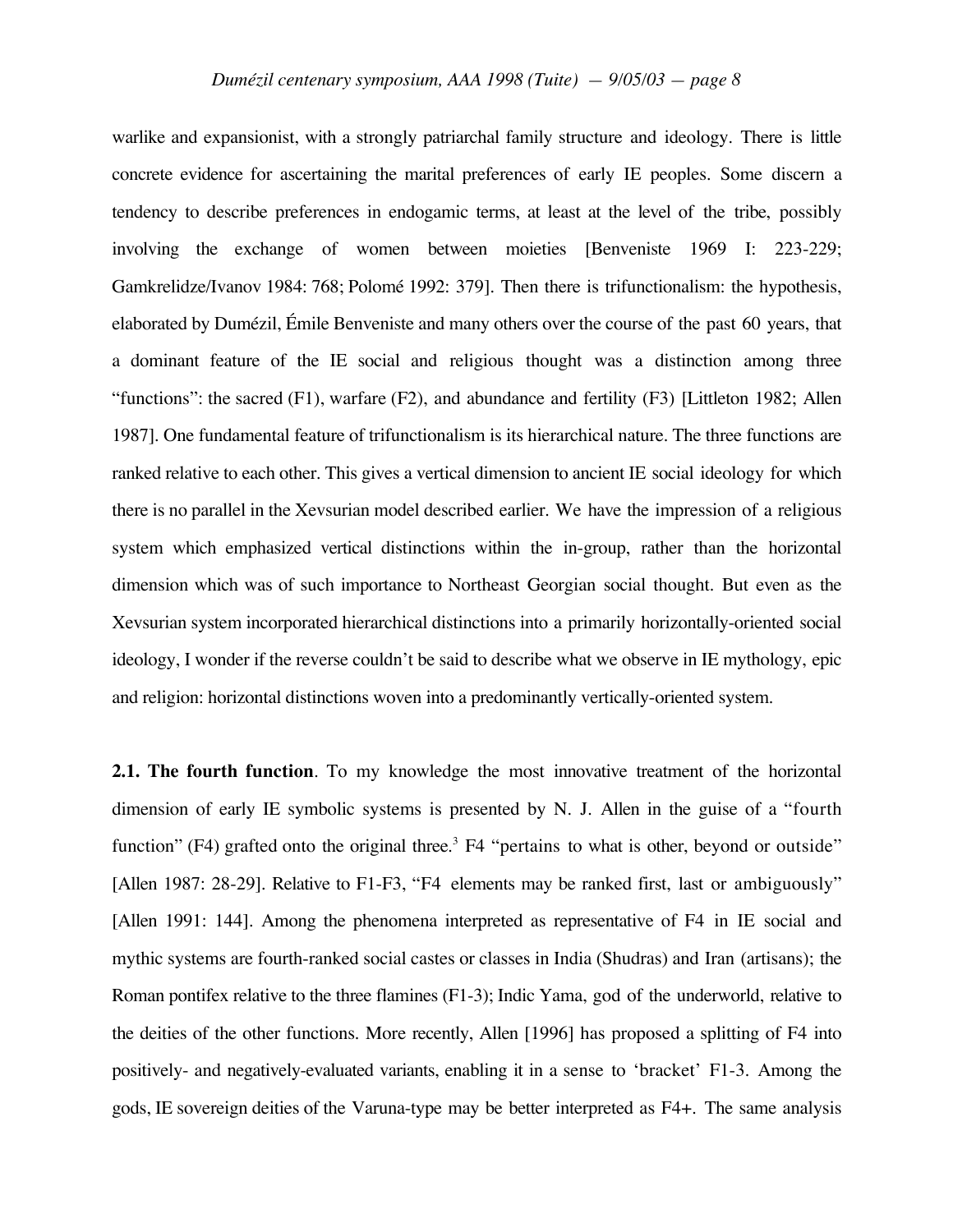has been offered for the legendary foreigners of special status who contributed to the foundation of Rome (i.e. Romulus, Vergil's Trojan hero Aeneas). Consideration of the last example leads me to wonder whether the Indian, Iranian and Greek descriptions of the ideal society, or the Irish and Roman foundation myths derive from an earlier myth of the successive incorporation of outsiders into the in-group: (i) F1+F2 conquer and assimilate F3, according the latter full membership (this being the basic structure of the "War of Foundation" or "War between the functions"); (ii) F1- F3 either conquer or make room for further outsiders (F4-: Shudras, artisans, slaves, menial laborers, etc.), who do not receive full 'citizenship' rights [Sterckx 1992]; (iii) at the top of the social ladder are high-ranking outsiders — or, if I understand Allen's proposal correctly, outsiders of a qualitatively different, and superior, order — who represent F4+.

**2.2. The horizontal dimension of IE social thought**. Although the horizontal dimension of social thought, that concerned with relations between in-group and out-group, was incorporated into the primarily vertically-oriented IE ideological system, the representation of outsiders was quite different than in the case of the Kartvelians. The myth of the War between the Functions, and the various representations of the constitution of ideal societies, present alien groups as either the objects of conquest and assimilation (F3), or exploitation (the various groups collected by Allen into F4-: artisans, slaves and menial laborers), and explicitly rank them relative to the other functional groups. The ambiguous nature of at least one type of outsider, the terrifying, magicwielding supreme deity of the Varuna-type, does find a place in the IE pantheon, as F4+. But such a figure can never be treated as anything but an object of awe, reverance and fear. The abovementioned representations of outsiders are consistant with "the strongly stressed dichotomy between 'inside' and 'outside' in the Indo-Europeans' vision of their community, according to which the inside world is friendly and safe, the outside unsafe and hostile" [Polomé 1992: 378]. There is nothing comparable, at least in the reconstructions of early IE ideology with which I am familiar, to the elaborate crosslinking mechanisms which are an integral part of Kartvelian social thought. By representing deities and shrines as linked by fictive kinship-based "intergroup"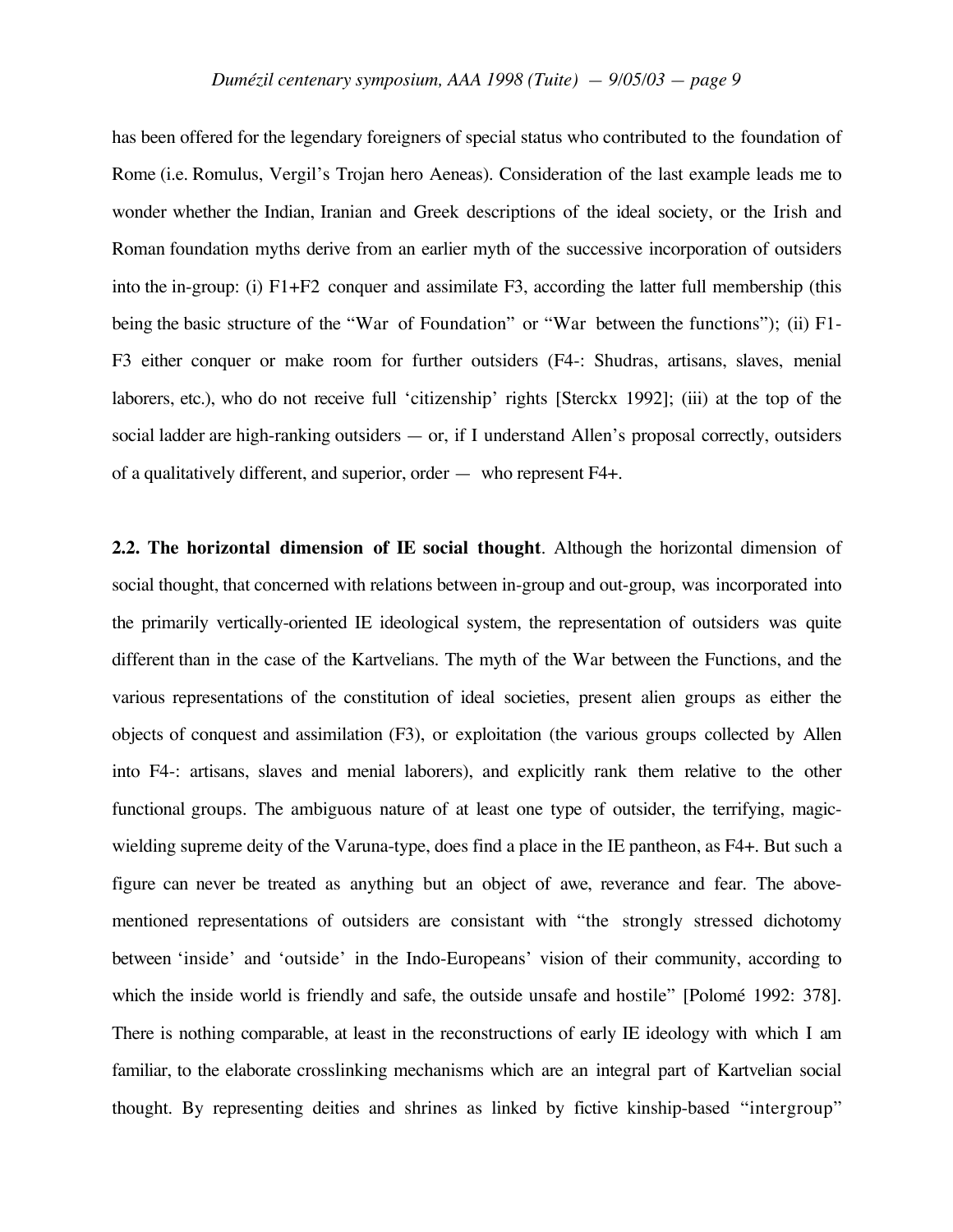relations which cross-cut territorially-based "intragroup" units, the ideology affords both a means of delimiting the interior from the ambiguous, potentially dangerous exterior, and, at the same time, a representation of how these barriers can be overcome for the benefit — and indeed, the survival of the community.

## **REFERENCES.**

- Allen, N. J. 1987. The ideology of the Indo-Europeans: Dumézil's theory and the idea of a fourth function. International Journal of Moral and Social Studies. 2(1): 23-39.
- ——. 1991 Some gods of pre-Islamic Nuristan. Revue de l'histoire des religions 208(2): 141-168
- ——. 1996. Romulus and the fourth function. E. C. Polomé (ed) *Indo-European religion after Dumézil,* pp. 13-36. JIES Monograph Series #16. Washington: Institute for the Study of Man.
- *Andrezebi.* (manuscript). unpublished corpus of *andrezebi* (Georgian shrine-foundation myths) collected by Zurab K'ik'nadze [Dept of Folklore Studies, Tbilisi State University].
- Anthony, David. 1988. Kurgan culture and the horse. Current anthropology 27#4: 291-313.
- Bardavelidze, Vera. 1940. svanuri sagalobeli «barbal dolashi» [The Svan hymn "Barbal of Dola"]. Enimkis moambe V-VI: 541-573.
- ——. 1957. *Drevnejshie religioznye verovanija i obrjadovoe graficheskoe iskusstvo gruzinskix plemen.* Tbilisi: Mecniereba.
- ——. 1974, 1982 *Aghmosavlet sakartvelos mtianetis t'raditsiuli sazogadoebriv-sak'ult'o dzeglebi.* [Traditional cultic monuments of the East Georgian mountain districts]. Vol I. *Pshavi* (1974); Vol II #1. *Xevsureti* (1982). Tbilisi. Metsniereba.
- Benveniste, Émile. 1969. *Le vocabulaire des institutions indo-européennes, 2. Pouvoir, droit, religion.* Paris: Éditions de Minuit.
- Bleichsteiner, Robert. 1936. Rossweihe und Pferderennen im Totenkult der kaukasischen Völker. *Die Indogermanen- und Germanenfrage. Neue Wege zu ihrer Lösung,* ed. Wilhelm Koppers, pp. 413-495. Salzburg-Leipzig: Verlag Anton Pustet.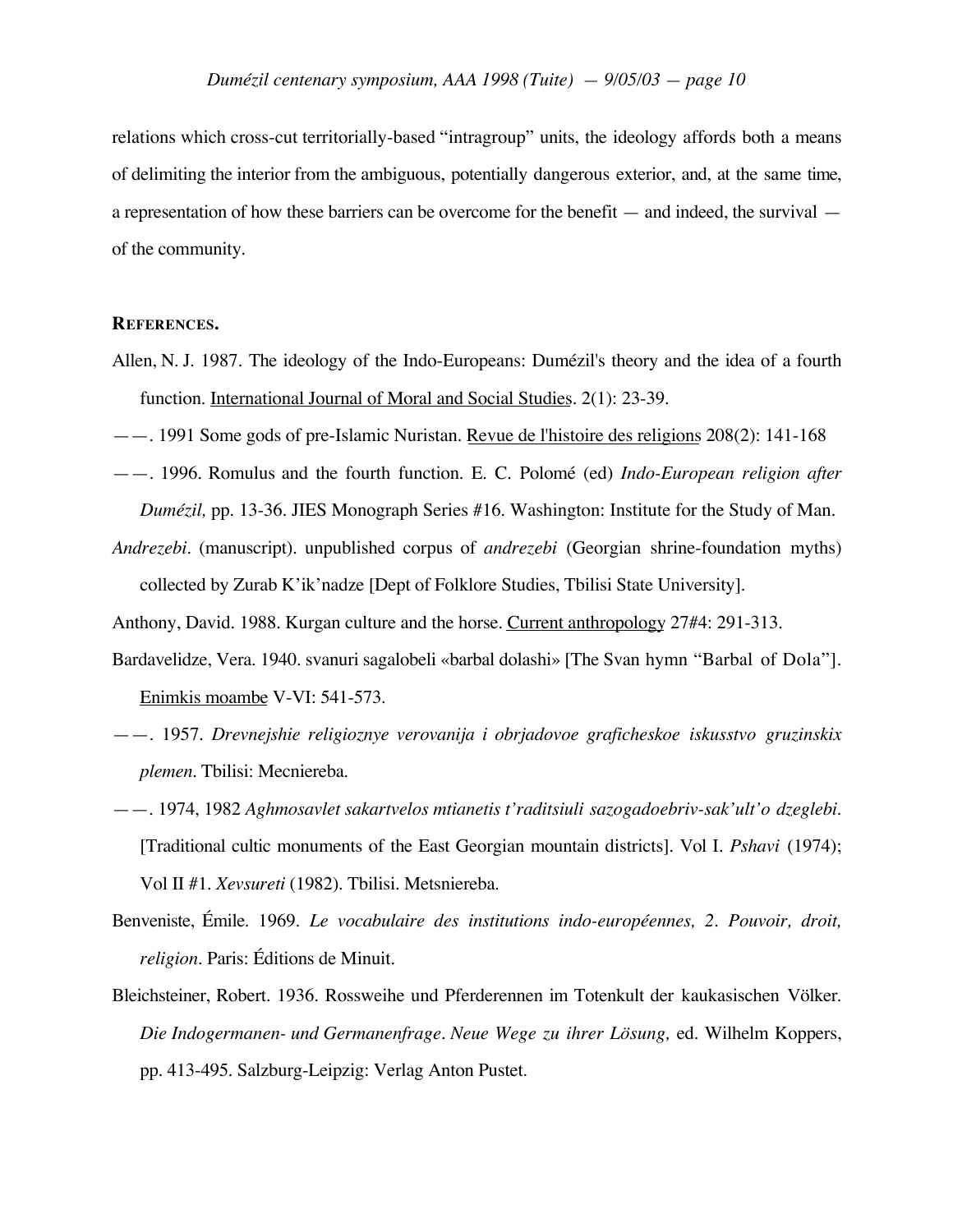- Charachidzé, Georges. 1968. *Le système religieux de la Géorgie païenne: analyse structurale d'une civilisation.* Paris: Maspero.
- ——. 1986. *Prométhée ou le Caucase.* Paris: Flammarion.
- ——. 1987. *La mémoire indo-européenne du Caucase.* Paris: Hachette.
- Dumézil, Georges. 1986. *Les dieux souverains des Indo-Européens.* Paris: Gallimard.
- ——. 1995. *Mythe et épopée I, II, III.* Paris: Gallimard.
- Gamkrelidze, T. and Ivanov, V. 1984. *Indoevropejskij jazyk i indoevropejcy*. Tbilisi State University Press.
- K'ik'nadze, Zurab. 1996. *kartuli mitologia, I. jvari da saq'mo.* [Georgian mythology, I. Shrine and community]. Kutaisi: Gelati Academy of Sciences.
- Littleton, C. Scott. 1982. *The new comparative mythology: An anthropological assessment of the theories of Georges Dumézil.* (3rd edition). Berkeley: University of California Press
- Mak'alatia, Sergi. 1935. *xevsureti.* Tbilisi: Sakartvelos geograpiuli sazogadoeba.
- Miller, Dean and J. P. Mallory. 1997. Comparative mythology. *Encyclopedia of Indo-European cultures,* ed. D. Q. Adams & J. P. Mallory, pp 116-123. Chicago: Fitzroy Dearborn.
- Polomé, Edgar. 1992. Comparative linguistics and the reconstruction of Indo-European culture. *Reconstructing languages and cultures*, ed. E. C. Polomé & W. Winter, pp. 369-390. Berlin: Mouton de Gruyter.
- Sergent, Bernard. 1995. *Les Indo-Européens. Histoire, langues, mythes.* Paris: Payot. ——. 1997. *Genèse de l'Inde.* Paris: Payot.
- Sterckx, Claude. 1992. Les sept rois de Rome et la sociogonie indo-européenne. Latomus 51, fasc. 1: 52-72.
- Tuite, K. 1994. *An anthology of Georgian folk poetry.* Madison: Fairleigh Dickinson University Press.
- Vielle, Christophe. 1997. *Le mytho-cycle héroïque dans l'aire indo-européenne. Correspondances et transformations helléno-aryennes.* Louvain-la-Neuve: Peeters.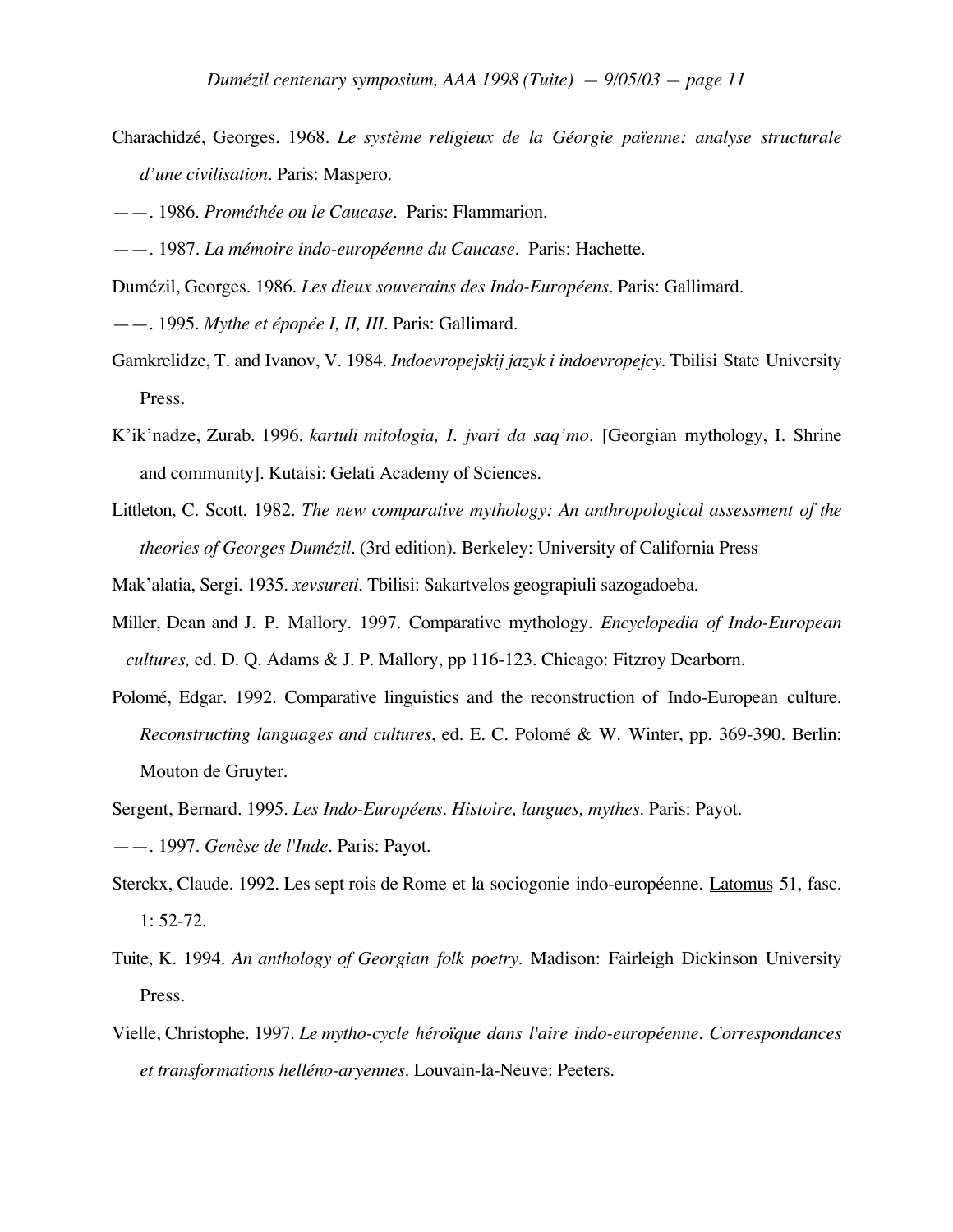## **NOTES.**

 $\overline{a}$ 

<sup>1</sup> It is likely have been the case that some Northwest- and Northeast-Caucasian-speaking peoples of the Central Caucasus (e.g. the Wainakhs [Chechens and Ingush] and Abkhazians) had similar beliefs in this respect; the question remains to be explored. The cultures of the numerous Daghestian peoples remain a puzzle: they are described as favoring "endogamy" and even "cousin marriage" by Soviet ethnographers — rather than the strict exogamy practiced elsewhere in the Caucasus — and the early implantation of Islam has rendered the reconstruction of the indigenous religion particularly difficult.

 $2$  At the last-named sanctuary, worshippers and officials alike came from both ethnic groups [Ochiauri 1967: 68-74]. One *andrezi* describes Anat'oris Mtavarangelozi, in the form of a dove, leading the oracle Shaghira on trips to Chechnia [Bardavelidze 1982: 116; Andrezebi: 36]. Another begins with Gudanis Jvari announcing to his oracle and assistants [*dast'urebi*] that they are to accompany him to the village T'argame in Ghilgho [= Ingushetia]. After a comic misadventure, in which the Ingush villagers mistakenly capture the deity and stick it in a grain bin, the local god Iarda (a common name for Wainakh divinities), announces through his oracle that Gudanis Jvari is his "guest", and demands that the Ingush greet him with respect and sacrifices. "That day Gudanis Jvari and Ingush Iarda became friends. Every year Gudanis Jvari would visit there" [Andrezebi: 41; cp. Bardavelidze 1940 for this and other Northeast Georgian travelling-deity stories].

 $3$  Since Dumézil's initial investigations into the opposition between F1 deities of the "Mitraic" and "Varunaic" character profiles [Dumézil 1986; 1995], and that between Herakles-like and Achilleslike depictions of F2 heroes, scholars have sought to accommodate both oppositions — and possibily one within F3 as well — with a single distinction crosscutting the three functions. Dean Miller & J. P. Mallory [1997] split each function into "left-hand" ("uncontrolled") and "righthand" ("delimited") aspects, with the potential for the insertion of an interstitial figure combining features of each. Bernard Sergent [1995: 341-2; 1997: 279-292, 343-348] represents the bifurcation of F1  $\&$  F2 in explicitly horizontal terms, as reflecting relative distance from human